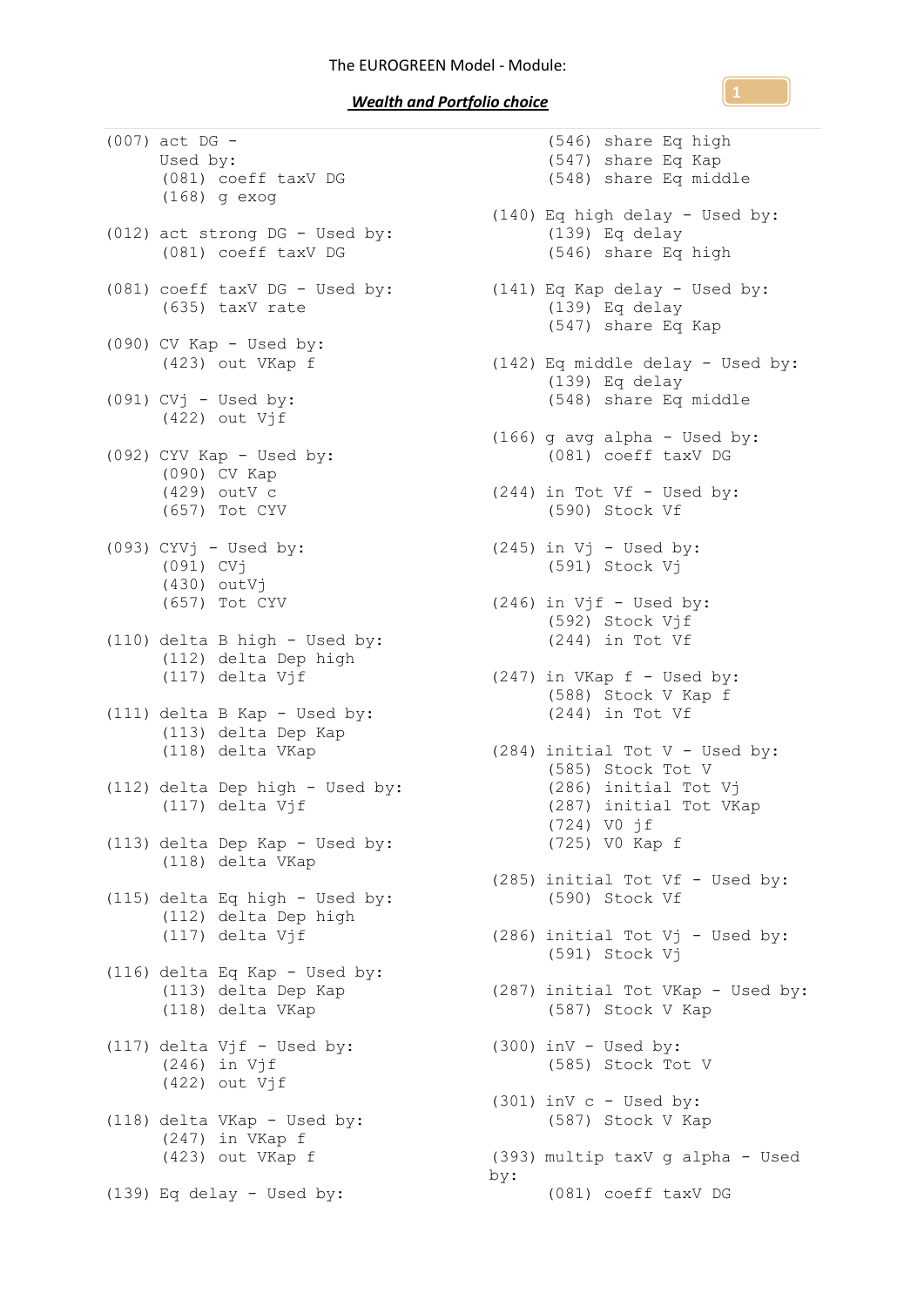*Wealth and Portfolio choice* 

(421) out Vf - Used by: (590) Stock Vf  $(422)$  out  $Vjf$  - Used by: (592) Stock Vjf (421) out Vf (423) out VKap f - Used by: (588) Stock V Kap f (421) out Vf (428) outV - Used by:  $(585)$  Stock Tot V  $(429)$  outV c - Used by: (587) Stock V Kap  $(430)$  outVj - Used by: (591) Stock Vj (505) rrB delay - Used by: (635) taxV rate - Used by: (110) delta B high (111) delta B Kap (115) delta Eq high (116) delta Eq Kap (513) rrEq net delay - Used by: (110) delta B high (111) delta B Kap (111) delta  $Eq$  high (116) delta Eq Kap (546) share Eq high - Used by: (121) Dvd j (547) share Eq Kap - Used by: (122) Dvd Kap (548) share Eq middle - Used by: (121) Dvd j (573) share Vf Kap - Used by: (247) in VKap f (423) out VKap f  $(574)$  share Vj  $0$  - Used by: (286) initial Tot Vj (380) MixY E j (575) share  $Vjf - Used by:$ (246) in Vjf (422) out Vjf (576) share VKap 0 - Used by: (381) MixY Kap

(287) initial Tot VKap (747) YVD j delay - Used by: (585) Stock Tot V - Used by: (604) Tax V (587) Stock V Kap - (588) Stock V Kap f - Used by: (141) Eq Kap delay (589) Stock V Kap f delay (590) Stock Vf - Used by: (035) B demand (723) V equities (591) Stock Vj - (592) Stock  $Vjf$  - Used by: (140) Eq high delay (142) Eq middle delay (586) Stock V jf delay  $(604)$  Tax V - Used by: (224) Gov Tax (604) Tax V (657) Tot CYV - Used by: (020) avg alpha (428) outV (570) share Tot CYVimp (659) Tot CYVeff i  $(724)$  VO jf - Used by: (592) Stock Vjf (285) initial Tot Vf  $(725)$  VO Kap  $f -$  Used by: (588) Stock V Kap f (285) initial Tot Vf (726) V0f weights - Used by: (725) V0 Kap f (727) V0jf weights - Used by: (724) V0 jf (739) YD Kap delay - Used by: (247) in VKap f  $(746)$  YVD  $j$  - Used by: (747) YVD j delay (020) avg alpha (245) in Vj (300) inV (501) real YVDj (694) Tot YVD (246) in Vjf